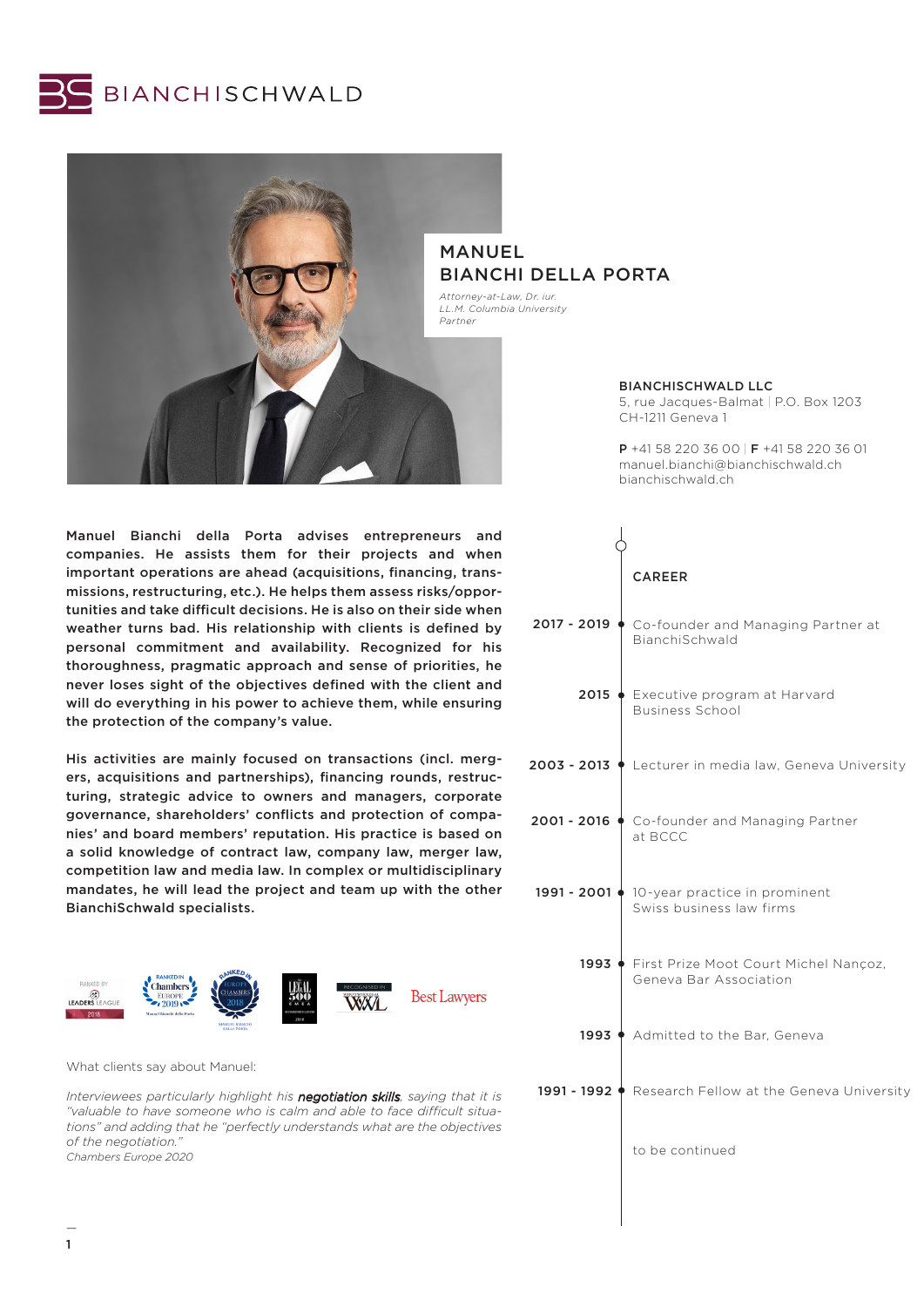

| Manuel Bianchi della Porta garners praise for his "great understanding of<br>client needs and problem solving." He acts on cross-border transactions,<br>as well as assisting with joint ventures for clients in the chemical, food |                | <b>CAREER</b> (continuation)                                                                   |
|-------------------------------------------------------------------------------------------------------------------------------------------------------------------------------------------------------------------------------------|----------------|------------------------------------------------------------------------------------------------|
| and insurance sectors.                                                                                                                                                                                                              |                |                                                                                                |
| Chambers Europe 2019                                                                                                                                                                                                                |                | 1991 ↓ LL.M. Columbia Law School                                                               |
| Manuel Bianchi della Porta is a "well-respected transactions lawyer<br>recognised for his excellent work"                                                                                                                           |                |                                                                                                |
| Who's Who Legal 2018                                                                                                                                                                                                                |                | 1990 ♦ Swiss National Science Foundation Grant                                                 |
| He is a "key practitioner" in the corporate and M&A arena.<br>Legal500 2018                                                                                                                                                         |                |                                                                                                |
| He is considered to be a "very competent lawyer" who has the "skill to<br>lead a project"                                                                                                                                           |                | 1990 ♦ Ph.D. in law, Lausanne University                                                       |
| Chambers Europe 2018                                                                                                                                                                                                                |                |                                                                                                |
| Manuel Bianchi della Porta is "very good and clever"<br>Chambers Europe 2017                                                                                                                                                        |                | 1986 - 1989 • Research Fellow to the Swiss Technology<br>Institute and the Lausanne University |
| He is "a seasoned, experienced lawyer", "calm solution-oriented and<br>never gives up"                                                                                                                                              | 1986 $\bullet$ | Bachelor's Law Degree,                                                                         |
| Chambers Europe & Chambers Global 2016                                                                                                                                                                                              |                | Lausanne University                                                                            |
| "Managing partner and department head Manuel Bianchi della Porta is<br>a skilled transactional lawyer who is recommended for his 'target-orien-                                                                                     |                | 1984 ♦ Edouard Fleuret Award,                                                                  |
| ted and structured advice"<br>Chambers Global 2015                                                                                                                                                                                  |                | Lausanne University                                                                            |
| "According to sources, Manuel Bianchi della Porta is 'a transactional<br>guru. He is very practical and prompt and we are glad to have him on<br>our side'. Clients also highlight his knowledge of the luxury goods sec-<br>tor"   |                |                                                                                                |
| Chambers Europe 2015                                                                                                                                                                                                                |                |                                                                                                |
| "BCCC Attorneys-at-law LLC's Manuel Bianchi della Porta and his team<br>are 'professional, responsive and knowledgeable"<br>Legal500 EMEA 2015                                                                                      |                |                                                                                                |
| "Managing partner Manuel Bianchi della Porta is 'efficient, smart calm<br>and collected'<br>Chambers Global 2014                                                                                                                    |                |                                                                                                |
| "Manuel Bianchi della Porta is highly regarded for corporate law; in M&A,<br>Manuel Bianchi della Porta is recommended for his 'excellent drafting<br>skills and solution-oriented advice"<br>Legal500 EMEA 2013                    |                |                                                                                                |
| "Manuel Bianchi della Porta is ' <b>always available</b> , organised and impres-<br>sive"                                                                                                                                           |                |                                                                                                |
| Legal500 EMEA 2011                                                                                                                                                                                                                  |                |                                                                                                |
| "Sources have only positive things to say about partner Manuel Bianchi<br>della Porta, whom they describe as 'an <b>incredibly well-organised and</b><br>commanding figure"                                                         |                |                                                                                                |
| Chambers Europe 2009                                                                                                                                                                                                                |                |                                                                                                |
| "Manuel Bianchi della Porta is a smart and eminent figure in the sector,                                                                                                                                                            |                |                                                                                                |

*Chambers Europe 2008*

*offering clients solid experience and a very hands-on approach"*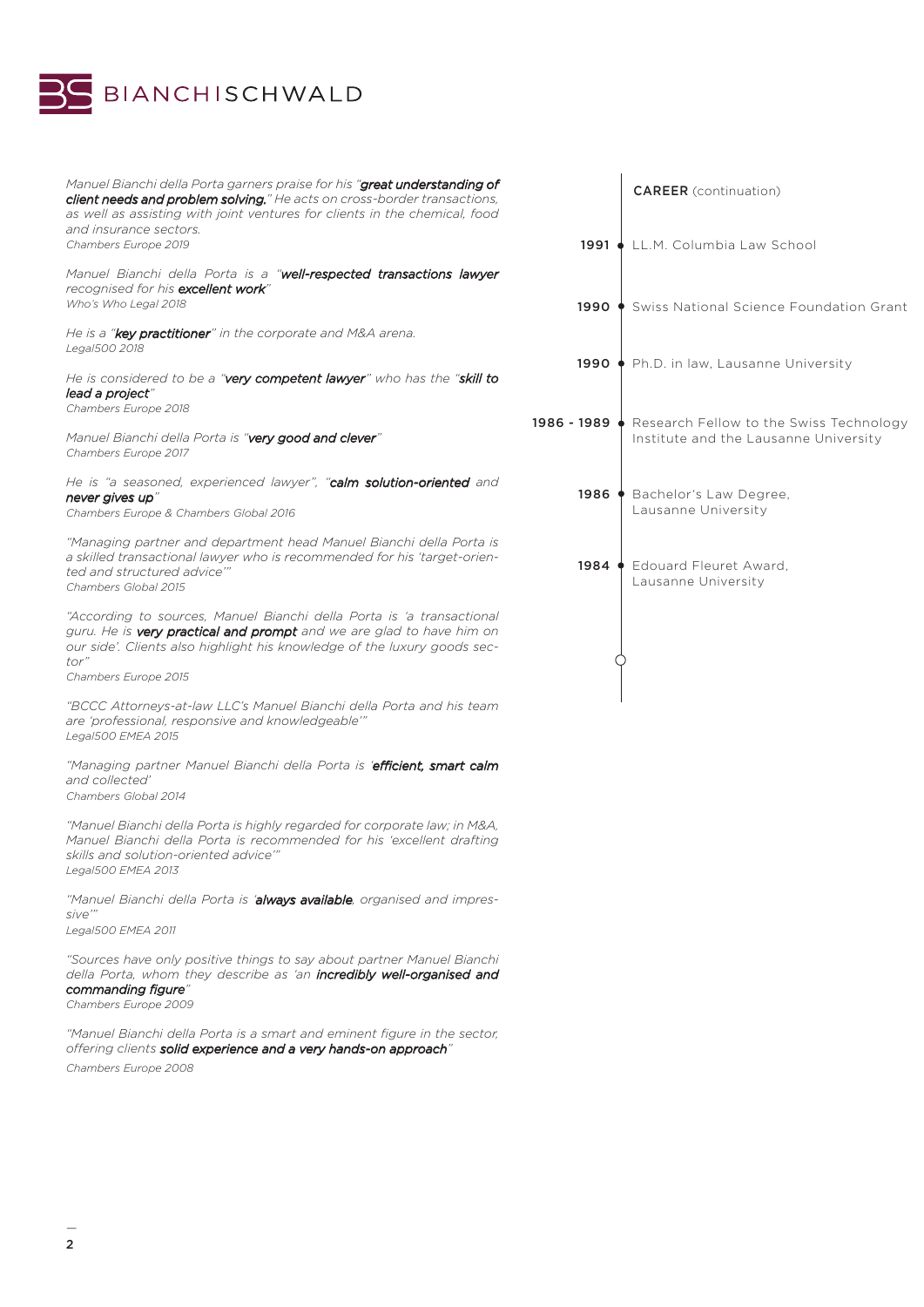

# EXPERTISE

Corporate and M&A | Commercial and Contracts | Competition | Information Technology, Media and Data Protection

# LANGUAGES

French, English

# MEMBERSHIPS

- [Geneva Bar Association \(ODA\)](https://www.odage.ch/)
- [Board member of the Commission for the modernization of the](https://www.odage.ch/commissions/innovation-modernisation-barreau)  [profession \(CIMBAR\)](https://www.odage.ch/commissions/innovation-modernisation-barreau)
- [International Bar Association \(IBA\)](https://www.ibanet.org/Default.aspx)
- [Geneva Press Club](http://pressclub.ch/)
- [Geneva Chamber of Commerce, Industry and Services \(CCIG\)](https://www.ccig.ch//)
- [Board Member of the Geneva Association of Business Law](https://www.agda.ch/)  [\(AGDA\)](https://www.agda.ch/)
- [Swiss Association of Competition Law \(ASAS\)](http://www.asas-concurrence.ch/)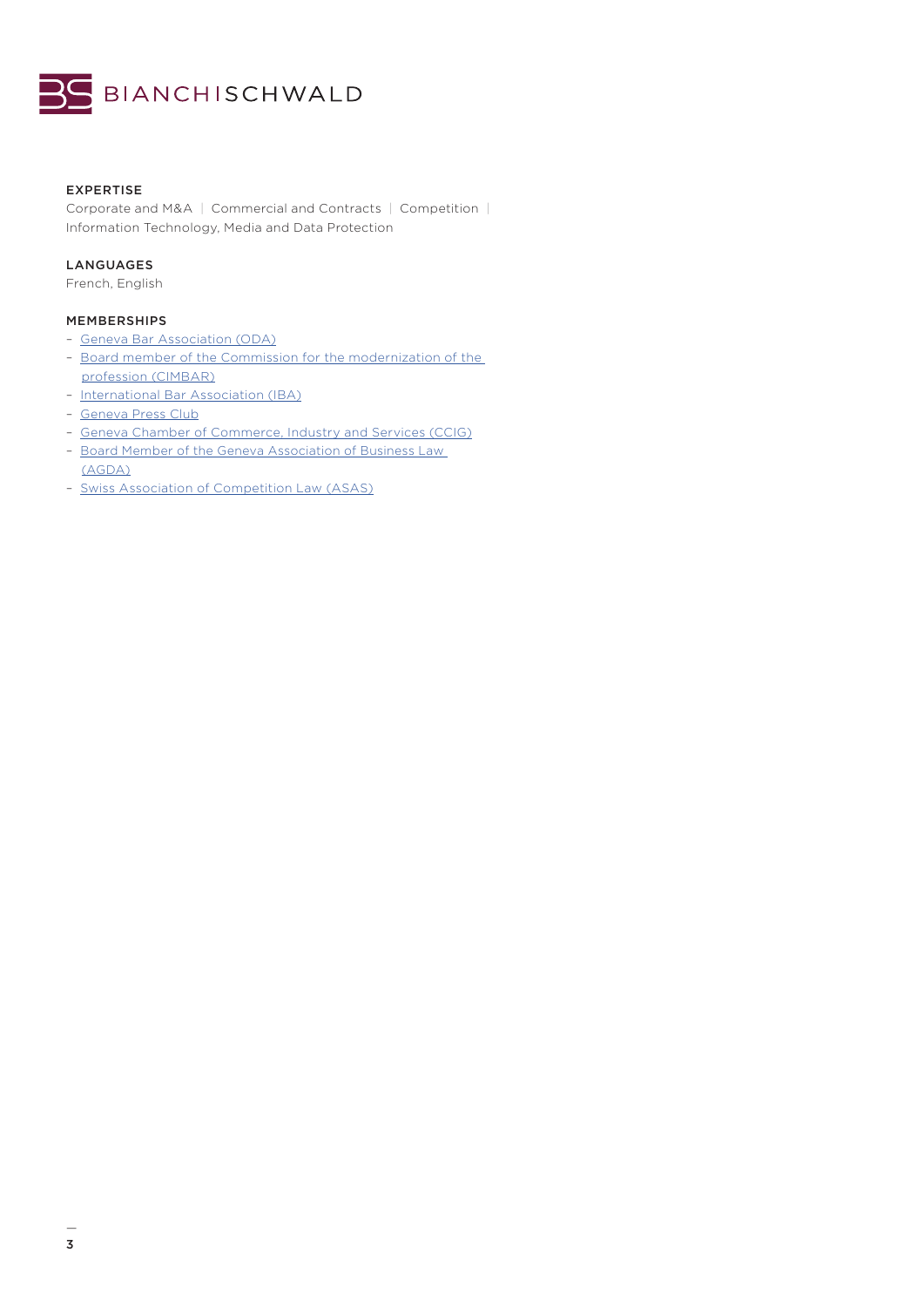

# SELECTED PUBLICATIONS | SPEAKING ENGAGEMENTS

*July 2020*

– Révision du droit suisse des sociétés with Thomas Goossens, Thierry Amy, Hélène Weidmann and Norbert Schenk, Newsletter BianchiSchwald

## *2012-2020*

– Etat des lieux du droit de la personnalité et des médias Marathon de formation permanente de l'ODA

### *November 2019*

– Mesures provisionnelles en droit des sociétés et entre actionnaires with Norbert Schenk, AGDA Seminar, Geneva

## *June 2018*

– Partner track et nouveaux rôles dans les études d'avocats with Stéphanie Chuffart-Finsterwald, CIMBAR Seminar, Geneva

#### *February 2018*

– Les enjeux juridiques de l'économie de partage à travers quelques exemples pratiques with Stéphanie Chuffart-Finsterwald, AGDA Seminar, Geneva

#### *February 2015*

– How to attract and retain young talents when you are a penniless start-up? with Thomas Goossens, Joseph Merhai and Marc Maret, Conférence Lift15, Geneva

#### *December 2014*

– Etudes d'avocats et gouvernance with Blaise Lambelet, in Anwalts Revue de l'avocat, 10|2014, pp 424-428 and 11/12|2014, pp 467-471

#### *November 2014*

– Conflits d'intérets en droit suisse : situations, préventions, remèdes et sanctions AGDA Seminar, Organization and chairmanship, Geneva

#### *September 2014*

– Commentaire des dispositions 12, 13, 14, 38-41, 43 de la LRTV in Loi sur la radio-télévision (LRTV), Masmejan D., Cottier B., Capt N. (eds.), Stämpfli, Bern

#### *June 2014*

– Conference "Selling online in Europe", importance of the issues for Swiss-based companies with Bird&Bird, Geneva Chamber of Commerce

## *February 2013*

– Entrepreneurs and investors: is love possible? Lift13 Conference, Geneva

# *January 2013*

– Commentaire des articles 8 LCart, 11 LCart, 1 à 4 LMI et 6 LMI in Commentaire romand du droit de la concurrence, Christian Bovet, Vincent Martenet, Pierre Tiercier (eds.), Helbing & Lichtenhahn, Basel, 2nd edition

To be continued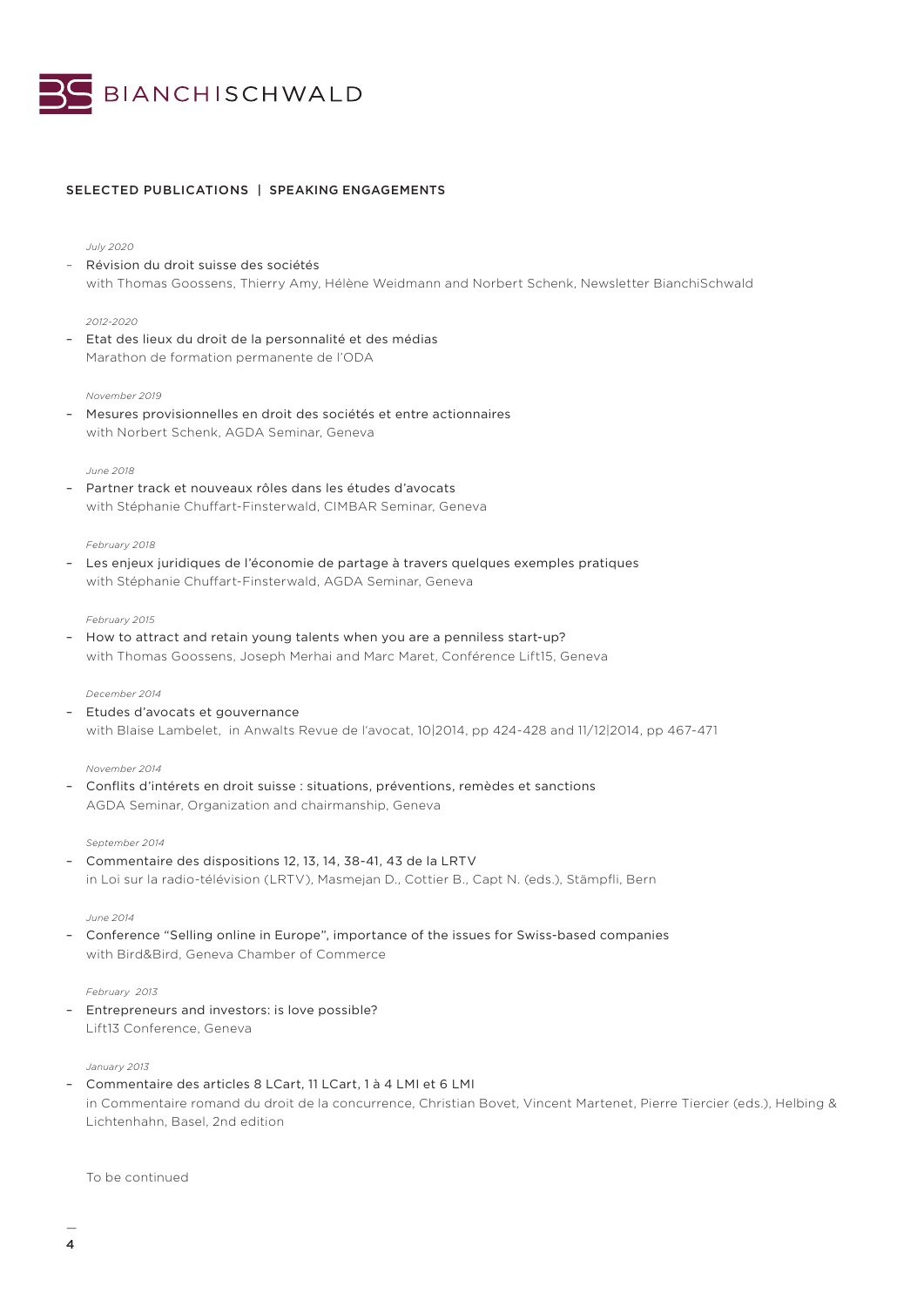

# SELECTED PUBLICATIONS | SPEAKING ENGAGEMENTS (continuation)

# *July 2012*

– Questions choisies en matière de due diligence immobilière with Mathieu Simona, in Not@lex 2/12

## *January 2012*

– Couvrir les risques de l'administrateur, développements décents en droit commercial with Michel Jaccard, in Développements récents en droit commercial, Lauren Ojha (ed.), CECIDAC, Lausanne

# *August 2011*

– Achat/vente et évaluation d'entreprise - vision globale d'une transaction with PricewaterhouseCoopers, Seminar organized by Chambre fiduciaire, Montreux

# *March 2010*

– How to protect my company's reputation online? with Vincent Robert, Lift10 Conference, Conference theme: "Connected people", Geneva

# *February 2010*

– Pratique du métier d'avocat en société de capitaux with Edgar Philippin, in GesKR 2/2010, pp 163-185

# *April 2009*

– Responsabilité pénale de l'éditeur de médias en ligne participatifs with Vincent Robert, in Medialex 1/09, pp 19-25

# *November 2007*

Latest developments in corporate law Seminar organized by Vaud Chamber of Commerce and Industry, Lausanne

# *August 2007*

– Information sur les personnalités, personnalisation de l'information : où sont les limites ? in sic!, pp 507-520

# *June 2007*

– Récents développements dans la surveillance des programmes de radio-télévision Seminar organized by AGEDA (Association genevoise du droit des affaires) sur les nouveautés en droit de la communication

## *January 2007*

– Internet et les contrats de distribution Séminaire de la Cellule Internet de la Fédération horlogère, Bienne

# *September 2003*

– Concurrence et média : nouvelles règles in Média et concurrence, Publication du Centre d'études juridiques européennes, Schulthess, pp 98-108

## *October 2000*

– Antitrust law and merger control in Switzerland in European Antitrust Review 2000, Special report, Swiss section, pp 116-118

To be continued